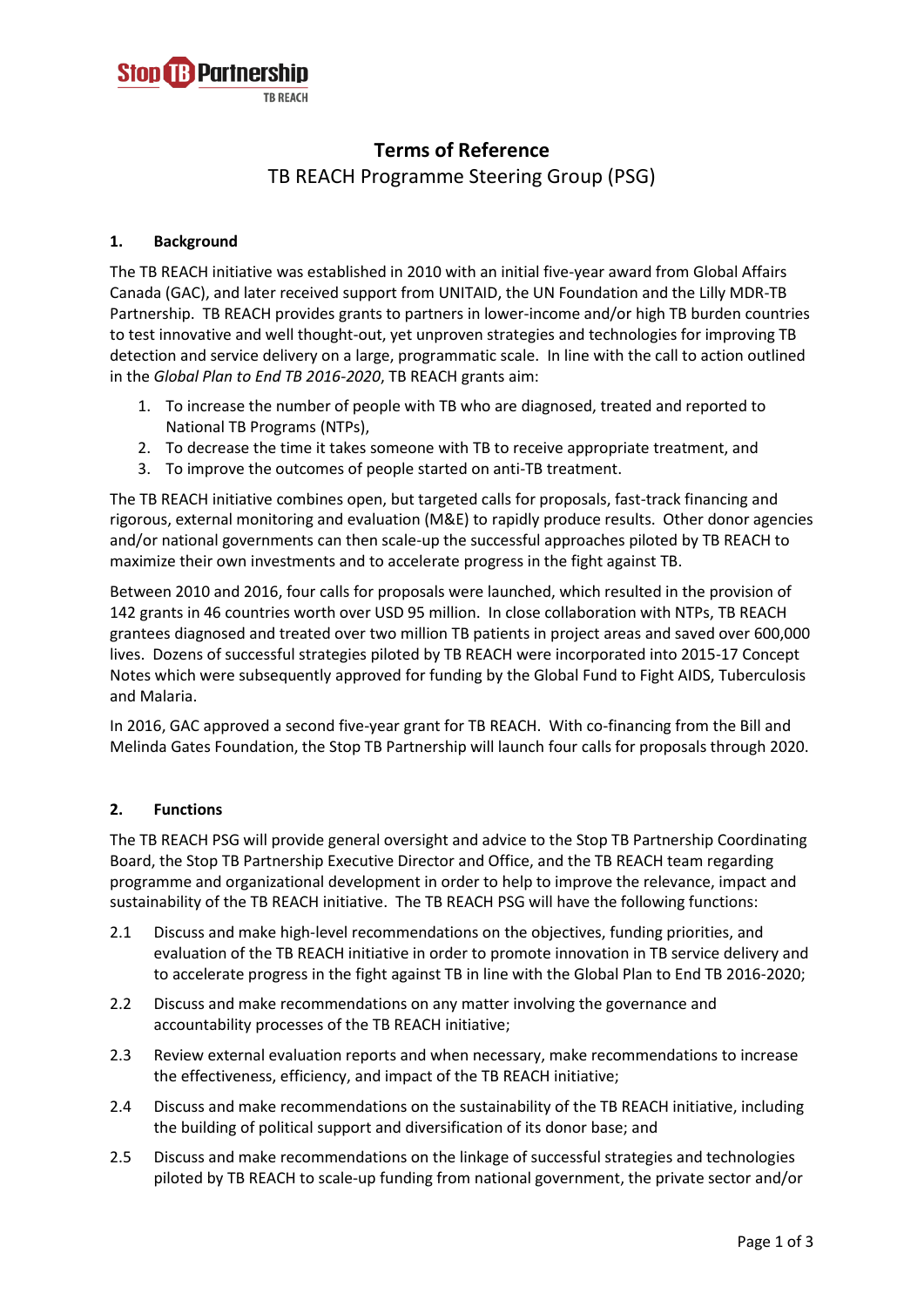

other international donors, particularly the Global Fund to Fight AIDS, Tuberculosis and Malaria.

### **3. Composition**

- 3.1 The TB REACH PSG shall have no less than 10 and no more than 15 members. Individuals from the Stop TB Partnership, UNOPS and TB REACH's external monitoring and evaluation team will participate in PSG meetings, but will not be considered PSG members (i.e. no voting rights).
- 3.2 The Stop TB Partnership's Executive Director will nominate individuals to become a member of the TB REACH PSG. Technical expertise, strategic relevance, gender balance and geographic representation will be taken into account when nominating individuals. Each donor government and/or agency providing at least USD 5 million in funding for the TB REACH initiative will be represented by one PSG member each.
- 3.3 TB REACH PSG members will serve in an individual capacity, not as representatives of any organization by which they are employed, except donor country/agency representatives.
- 3.4 TB REACH PSG members will serve a two-year term and at the end of a term, will be eligible for re-nomination by the Stop TB Partnership's Executive Director to serve an additional two-year term. TB REACH PSG members may serve an unlimited number of terms.
- 3.5 The TB REACH PSG will be led by a Chair, selected by PSG members. The Chair will serve a twoyear term and may be re-selected by PSG members to serve one additional two-year term.
- 3.6 The Stop TB Partnership Executive Director may at any time, by giving advanced written notice, end the term of a PSG member.
- 3.7 The working language of the TB REACH PSG will be English.

#### **4. Operations**

- 4.1 The TB REACH team will organize an in-person PSG meeting once per year. Ad hoc teleconference calls will be organized between in-person meetings, as deemed necessary by the TB REACH team and/or PSG Chair.
- 4.2 The date and location of in-person PSG meetings will be determined by the TB REACH team, in consultation with PSG members. In-person PSG meetings will be held in advance of the launch of a call for proposals, will usually not exceed one day, and will usually be organized around other events with global participation.
- 4.3 The Stop TB Partnership will cover the travel costs for PSG members to attend in-person PSG meetings on a case by case basis. The Stop TB Partnership will make reasonable efforts to ensure efficiency of cost, for example, if a PSG member will already travel to the Union World Conference on Lung Health using another funding source, we will ask him/her to organize that travel to accommodate the in-person PSG meeting while only providing DSA for the additional days of travel and not the airfare.
- 4.4 The TB REACH PSG will prepare a report on its meetings with support from the TB REACH team. The report will be submitted to the Stop TB Partnership's Executive Director and will be shared with the Stop TB Partnership Coordinating Board and made publically available via the TB REACH section of the Stop TB Partnership website.
- 4.5 The TB REACH PSG will make a reasonable effort to reach all recommendations/decisions by consensus based on informal polling (e.g. through a show of hands). If necessary, the TB REACH PSG will be asked to vote on a recommendation, and a simple majority of voting